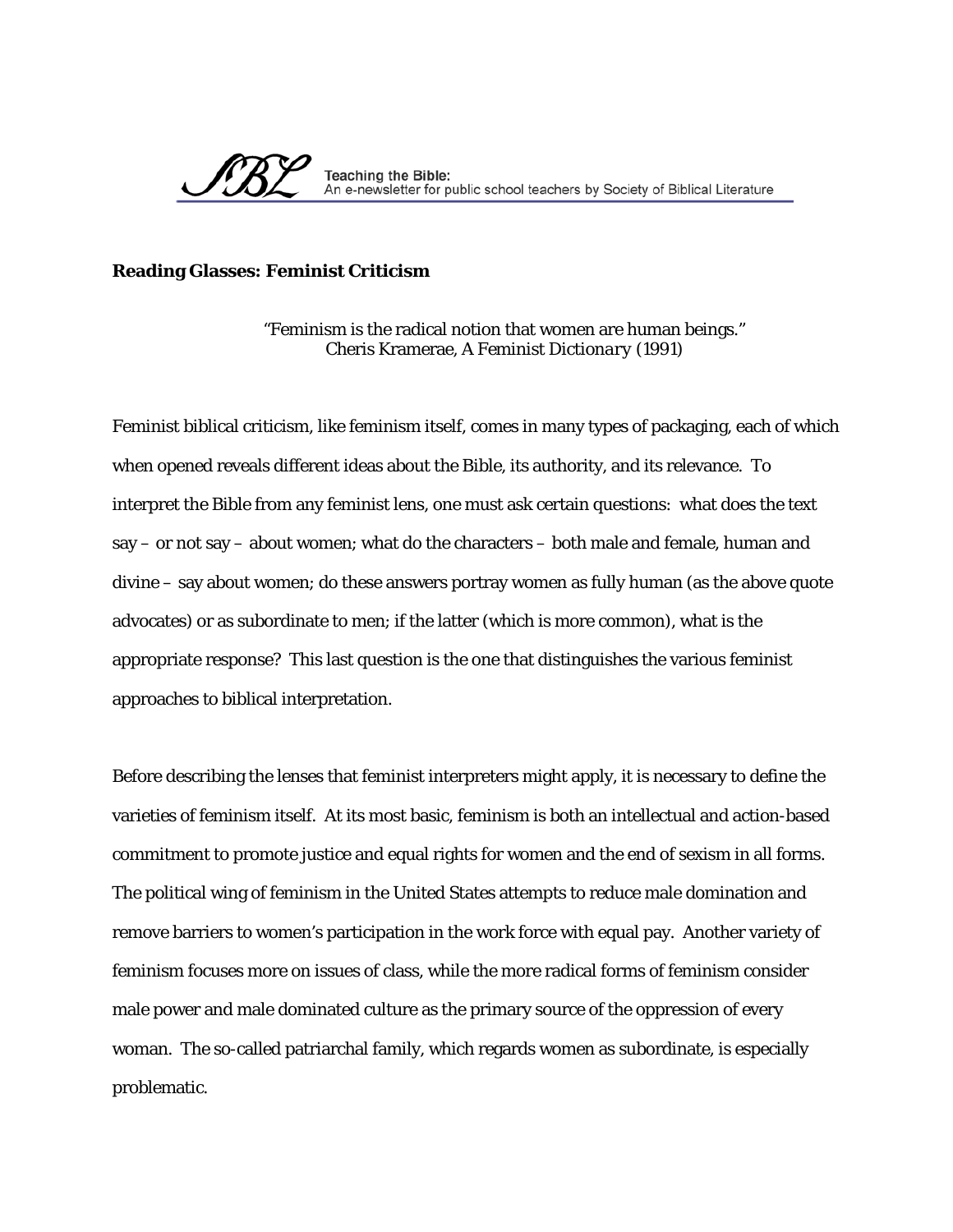Similar to the way most feminists can agree that feminism is a political stance whose advocates work actively to liberate women from oppression, most feminist biblical critics share a few common assumptions. They concur that the Bible and its texts are androcentric, i.e., male centered, and that they reflect a patriarchal worldview, i.e., one in which males are dominant. As a result, readers must approach any text with a fair degree of suspicion about whose interests were – and continue to be – served. In addition to acknowledging these biases, feminist biblical critics also recognize the biases that underlie any and all interpretations of these texts. No interpretation is completely objective or value-neutral; all reflect the life experiences, presuppositions, and prejudices of the interpreter and continue to shape the values of those who read and interpret them. Their main points of difference concern how they deal with the Bible's own inherent biases and how they evaluate the Bible's authority.

Contemporary feminist biblical criticism can trace its roots to the 1895 publication of *The Woman's Bible* by Elizabeth Cady Stanton who, along with her collaborators, condemned the Bible's use as a weapon that legitimated the oppression of women. However, feminist biblical critics were relatively silent until the 1970s, when scholars such as Phyllis Trible, Rosemary Ruether, and Elisabeth Schüssler Fiorenza began to challenge the exclusivity of "malestream" biblical scholarship. Since then, feminist interpreters have adopted at least three different lenses for reading the Bible, including those that I will term rejectionist, loyalist, and revisionist.

Rejectionists consider the Bible, the religions based on it, and the traditions that developed from it sinful and corrupt. For example, Christian interpreters who ascribe the "fall of man" to the actions of a woman hungry for knowledge (Gen 2-3) make it difficult for rejectionists to embrace this and other texts that seemingly endorse this blame game. Their options are to either reject the Bible's authority and divine status or to reject the Bible itself. The former acknowledge that the Bible is a historical and cultural product that offers a window to ancient voices, voices that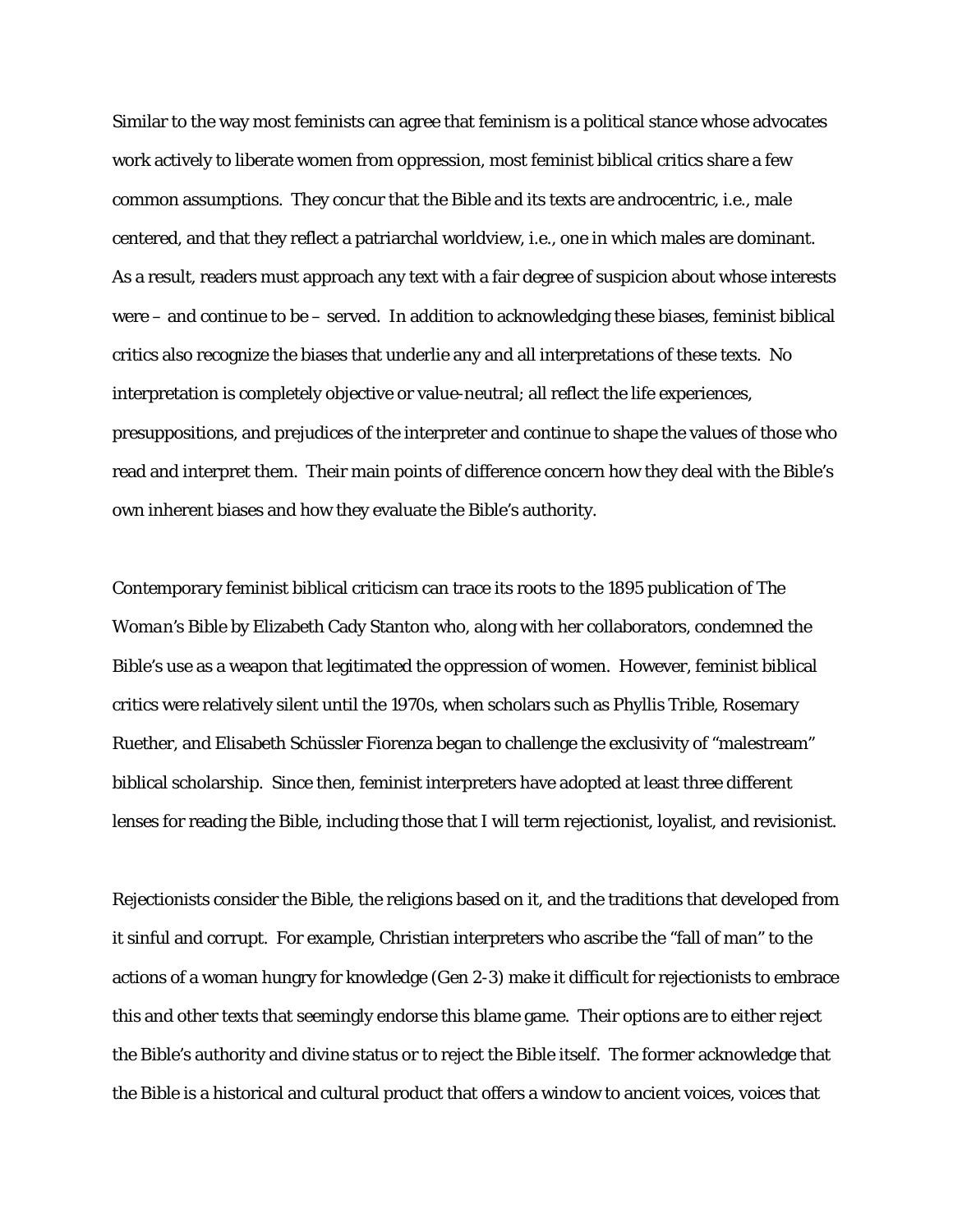offer insight into women's roles. Some rejectionists attempt to dig into the texts to discover these muted voices and to bring them out of the margins for analysis and critique. These readers would see in the Garden of Eden, for example, a woman (later named Eve) who was responsible for bringing knowledge, not sin, into the world. She took the lead and was punished for her assertiveness. Thus, a rejectionist reading might criticize the words and deeds of the other characters in the story and condemn the problems that have plagued women ever since. As such, these readers take advantage of the biblical text; they critique it while showing a very different way to interpret the woman's actions.

Those adhering to a loyalist point of view declare the essential goodness of the Bible and biblical tradition. As the Word of God, the Bible attests to God's ultimate authority and thus cannot be oppressive. If seen to be so, the problem lies with its fallible interpreters and the limited knowledge their interpretations reflect. Loyalists are determined to find and focus on what they see as the Bible's underlying message of love and human freedom so that its texts can continue to be central to their life and identity. Loyalists might claim that a hungry husband, not just a curious wife, committed the "original sin" – an act that led to their subsequent gender roles and male dominance. Furthermore, loyalists might point out that God continued to love and provide for this couple, despite their disobedience.

Feminist biblical scholars with a revisionist hermeneutic adopt a stance midway between rejectionists and loyalists. Revisionists fault the many different social and historical circumstances associated with the writing, reading, and interpretation of the Bible for corrupting its inherent goodness. A careful reading of the Garden Story, revisionists might argue, reveals that there is no mention of "sin" in the story at all. Only after later interpreters defined "sin" as disobedience to God was the story declared to describe the "original sin." Texts and interpretations like this, which have reinforced the abusive and oppressive patriarchal conditions that hinder women from being equal participants in society, belong in the past.